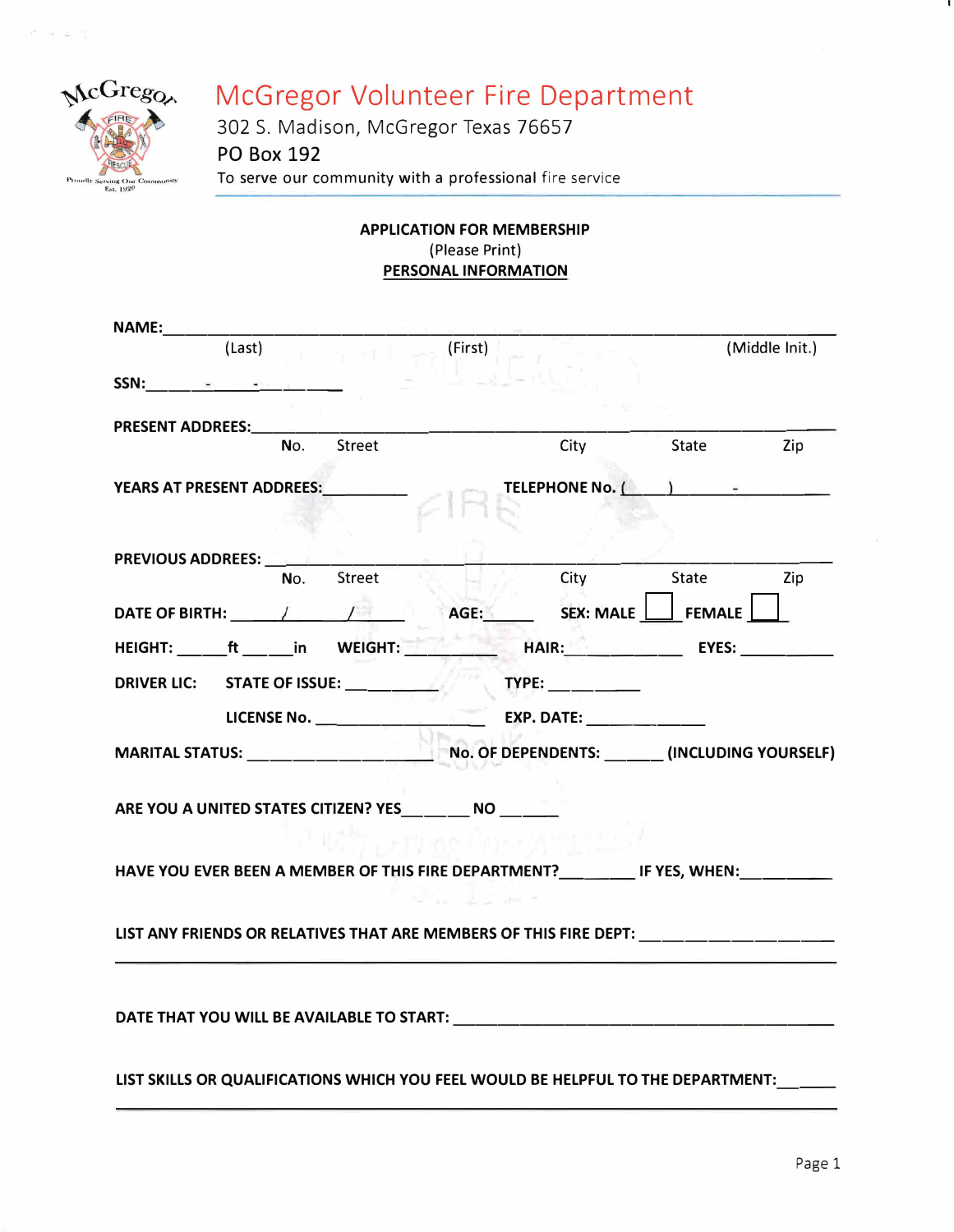**LIST ANY PHYSICAL HANDICAP(S) THAT WOULD PREVENT YOU FROM PERFORMING CERTAIN DUTIES FOR THE FIRE DEPARTMENT:** ------------------------

| PHYSICAL LIMITATIONS: |  |  |
|-----------------------|--|--|
|                       |  |  |
|                       |  |  |

HAVE YOU HAD A SERIOUS ILLNESS IN THE PAST 5 YEARS: YES \_\_\_ \_\_\_ NO \_\_\_\_\_\_\_\_

**IF YES, DESCRIBE INJURIES: \_\_\_\_\_\_\_\_\_\_\_\_\_\_\_\_\_\_\_\_\_\_\_\_ \_** 

**HAVE YOU EVER BEEN CONVICTED OF A CRIME (INCLUDING MISDERMEANORS AND TRAFFIC EXPAIN**  VIOLATIONS)? \_\_\_\_\_\_\_\_YES \_\_\_\_\_\_\_\_\_\_\_\_NO IF YES, \_\_\_\_\_\_\_\_\_\_\_\_\_\_\_\_\_\_\_\_\_\_\_\_\_\_\_\_\_\_\_\_\_

#### **EDUCATIONAL BACKGROUND**

**CIRCLE HIGHEST GRADE COMPLETED:**   $1000000000$ 

**COLLEGE** 

 $\chi$   $\chi$  3

**BUSINESS OR TRADE SCHOOL (LIST SCHOOLS AND COURSE(s) OR MAJOR(s) \_\_\_\_\_\_\_\_ \_** 

### **MILITARY SERVICE RECORD**

| <b>DATES OF DUTY: FROM</b> |           |     |             | TO. |    |    |             |  |
|----------------------------|-----------|-----|-------------|-----|----|----|-------------|--|
|                            | <b>MM</b> | DD. | <b>YYYY</b> |     | MМ | DD | <b>YYYY</b> |  |
| <b>RANK AT DISCHARGE:</b>  |           |     |             |     |    |    |             |  |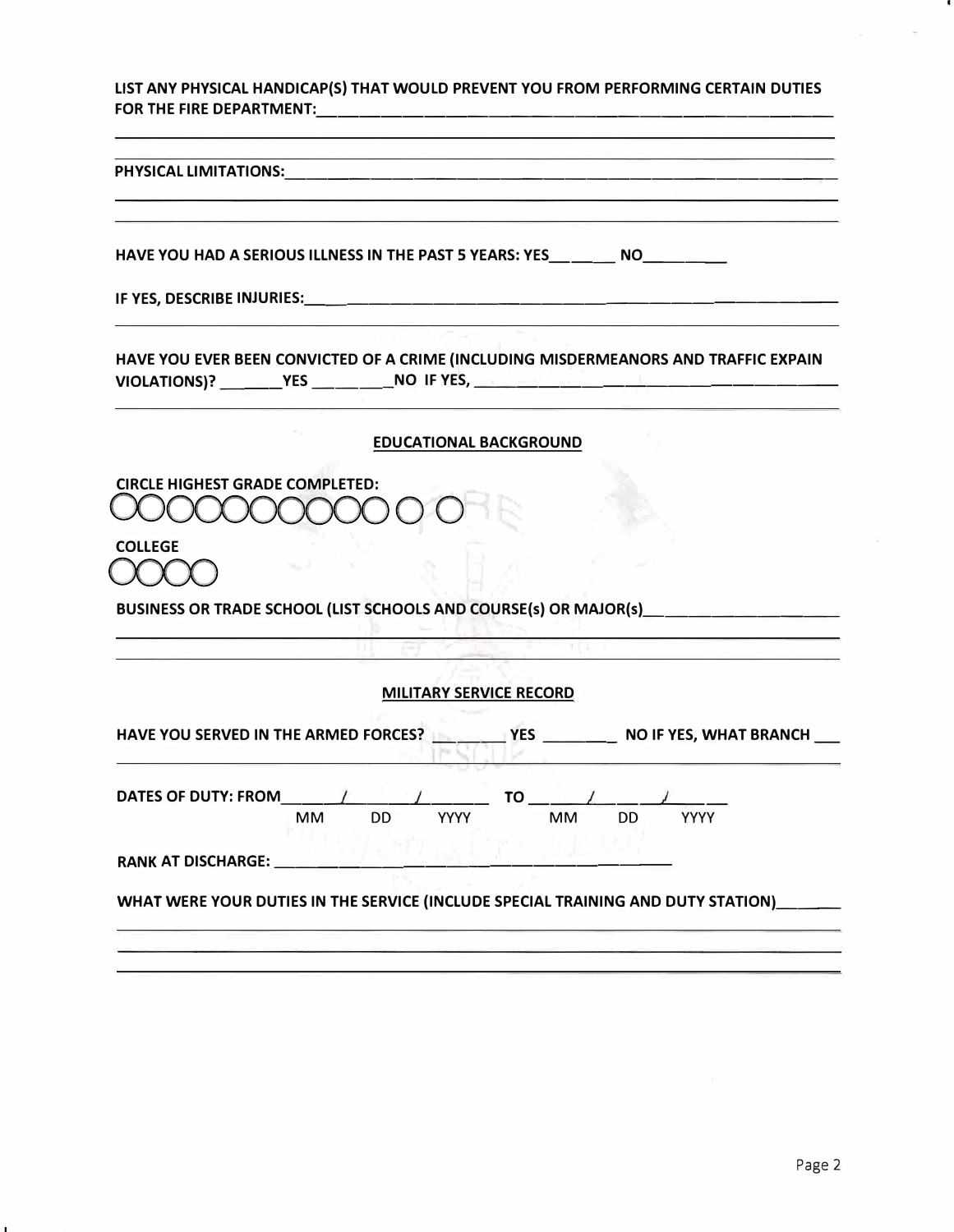### **EMPLOYMENT RECORD**

 $\sigma \rightarrow \infty$  )

| CAN YOU LEAVE WORK IN AN EMERGENCY? ____________ YES __________ NO                                                                                                                                                                   |  |
|--------------------------------------------------------------------------------------------------------------------------------------------------------------------------------------------------------------------------------------|--|
| NAME AND ADDRESS OF EMPLOYER: <b>And Account and Account and Account and Account and Account and Account and Account</b>                                                                                                             |  |
| SUPERVISOR'S NAME AND TITLE: <b>And All Account and Account and Account and Account and Account and Account and Account and Account and Account and Account and Account and Account and Account and Account and Account and Acco</b> |  |
|                                                                                                                                                                                                                                      |  |
| NAME AND ADDRESS OF EMPLOYER: <b>And All Andrew Property Address of Employers</b>                                                                                                                                                    |  |
| SUPERVISOR'S NAME AND TITLE:                                                                                                                                                                                                         |  |
| WORK No. $\left( \begin{array}{ccc} & & \end{array} \right)$ $\left( \begin{array}{ccc} & \bullet & \end{array} \right)$ EXT.<br><b>EMERGENCY DATA</b>                                                                               |  |
| PERSONS' NAME, ADDRESS AND PHONE No. TO CONTACT IN CASE OF AN EMERENCY.                                                                                                                                                              |  |
| the company of the company of the company of the company of the                                                                                                                                                                      |  |
| <b>ADDITIONAL REMARKS</b>                                                                                                                                                                                                            |  |
| 1월 10일 - 이러한 대학 대학 대학 정보 전<br>USE THE FOLLOWING SPACE TO COMPLETE OR GIVE ADDITIONAL INFORMATION IF PREVIOUS SPACE                                                                                                                   |  |
|                                                                                                                                                                                                                                      |  |
| USE THE FOLLOWING SPACE TO SUMMARIZE ANY ADDITIONAL INFORMATION NECESSARY TO                                                                                                                                                         |  |
| DESCRIBE YOUR FULL QUALIFICATIONS AND TRAINING APPLICABLE TO FIRE PREVENTION AND FIRE                                                                                                                                                |  |